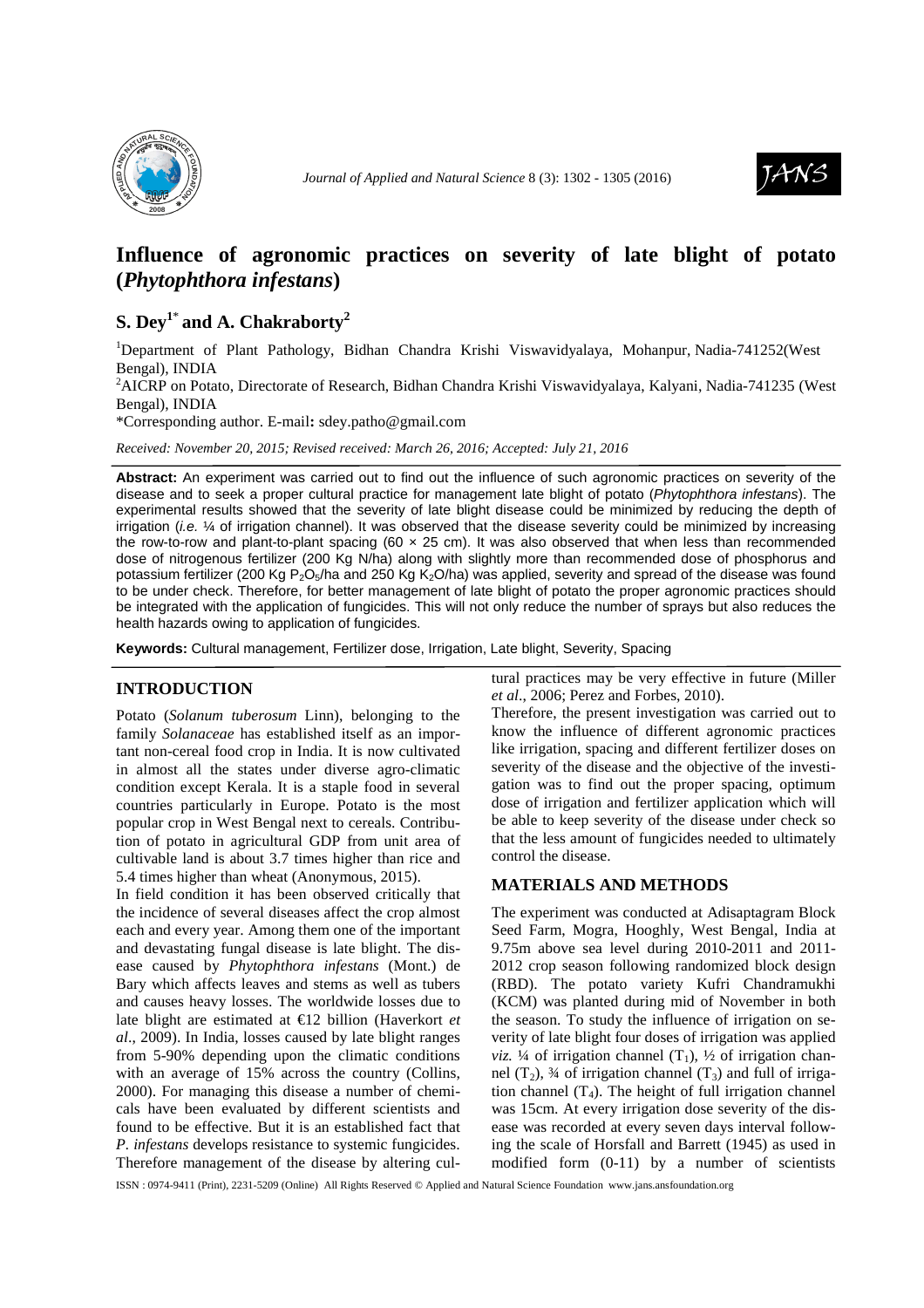(Shields *et al.*, 1984; Tek, *et al.*, 2004; Bock *et al*., 2009). For observing influence of spacing on disease development, field experiment was set by taking six spacing (row-to-row  $\times$  plant-to-plant) *viz*. 50  $\times$  15 cm  $(T_1)$ ,  $50 \times 20$  cm  $(T_2)$ ,  $50 \times 25$  cm  $(T_3)$ ,  $60 \times 15$  cm  $(T_4)$ ,  $60 \times 20$  cm  $(T_5)$  and  $60 \times 25$  cm  $(T_6)$ . The disease build up was recorded at every seven days interval. To observe the influence of fertilizer dose on disease development the field experiment was set by applying the following fertilizer doses in soil at the time of land preparation. These were as follows:

$$
\begin{aligned} T_1 &= N_{200}P_{150}K_{150} \\ T_5 &= N_{200}P_{150}K_{200} \\ T_2 &= N_{225}P_{150}K_{150} \\ T_6 &= N_{200}P_{200}K_{150} \\ T_3 &= N_{250}P_{150}K_{150} \\ T_7 &= N_{150}P_{150}K_{150} \\ T_4 &= N_{200}P_{200}K_{200} \\ T_8 &= N_{200}P_{200}K_{250} \end{aligned}
$$

Finally, per cent disease intensity (PDI) values were calculated by using the formula developed by McKin-

**Table 1**. Effect of irrigation dose on severity of late blight of potato.

ney (1923).

#### **RESULTS AND DISCUSSION**

The results of the experiment are presented in Tables 1 -3. From the results presented in Table 1 it is evident that late blight disease was increased with increasing irrigation dose and at the time of final observation PDI value of late blight reached maximum (73.09%) in the plots applied with full recommended dose of irrigation  $(i.e. T<sub>4</sub>)$ . This may be due to the microclimate of plant such as canopy temperature, soil temperature, soil moisture, canopy wetness etc. which influence the development of potato late blight. Higher depth of irrigation also may favour the spread of the disease into healthy plants. More late blight as well as tuber blight of potato was also observed with excess irrigation water (Rotem and Palti, 1969; Johnson *et al*., 2003).

From the results presented in Table 2 it is evident that the severity of the disease decreased with increase in spacing *i.e.* in spacing  $50 \times 15$  cm the severity of the disease was 92.06%. But in case of spacing  $60 \times 25$  cm

| <b>Treatments</b> |                                     | PDI <sup>1</sup> of late blight $(\% )$ |                                                       |                 |                    |
|-------------------|-------------------------------------|-----------------------------------------|-------------------------------------------------------|-----------------|--------------------|
|                   | <b>Irrigation</b>                   | $7 \text{ DAI}^2$                       | <b>14 DAI</b>                                         | <b>21 DAI</b>   | <b>28 DAI</b>      |
|                   | 1/4 of irrigation channel           | $12.50*$ <sup>d</sup>                   | $20.78^{\rm d}$                                       | $27.62^{\rm d}$ | $36.01^{\circ}$    |
| $T_1$             |                                     | $(20.70)$ **                            | (27.12)                                               | (31.70)         | (36.88)            |
| T <sub>2</sub>    | $\frac{1}{2}$ of irrigation channel | $20.75^{\circ}$                         | $29.35^{\circ}$                                       | $38.61^\circ$   | $45.41^{\circ}$    |
|                   |                                     | (27.10)                                 | (32.80)                                               | (38.41)         | (42.37)            |
|                   |                                     | $30.15^{b}$                             | $39.52^{b}$                                           | $48.36^{b}$     | $55.32^{b}$        |
| $T_3$             | 3⁄4 of irrigation channel           | (33.30)                                 | (38.95)<br>$49.67^{\circ}$<br>(44.81)<br>0.94<br>0.30 | (44.06)         | (48.05)            |
| T <sub>4</sub>    | Full of irrigation channel          | $39.63^{\circ}$                         |                                                       | $63.18^{a}$     | 73.09 <sup>a</sup> |
|                   | $upto 15$ cm height)                | (39.01)                                 |                                                       | (52.64)         | (58.76)            |
| CD(5%)            |                                     | 0.53                                    |                                                       | 0.83            | 0.74               |
| $SEm (\pm)$       |                                     | 0.17                                    |                                                       | 0.27            | 0.24               |

<sup>1</sup>PDI- Per cent Disease Intensity; <sup>2</sup>DAI- Days After Initiation; \* Values are mean of four replications; \*\* Values in parentheses are arcsine-transformed values;In a column, means followed by a common letter are not significantly different at the 5 % level by DMRT.

**Table 2.** Effect on spacing on severity of late blight of potato.

|                   | Spacing (row $\times$ plant) | PDI <sup>1</sup> of late blight $(\% )$ |                    |                    |                 |
|-------------------|------------------------------|-----------------------------------------|--------------------|--------------------|-----------------|
| <b>Treatments</b> | $(cm \times cm)$             | $7 \text{ DAI}^2$                       | <b>14 DAI</b>      | <b>21 DAI</b>      | <b>28 DAI</b>   |
| $T_1$             | $50 \times 15$               | $37.06*$ <sup>a</sup>                   | $72.48^{\rm a}$    | 86.12 <sup>a</sup> | $92.06^{\circ}$ |
|                   |                              | $(37.50)$ **                            | (58.37)            | (68.14)            | (73.67)         |
|                   | $50 \times 20$               | $27.45^{b}$                             | $61.28^{b}$        | $80.40^{b}$        | $88.25^{b}$     |
| T <sub>2</sub>    |                              | (31.59)                                 | (51.52)            | (63.73)            | (69.98)         |
| $T_3$             | $50 \times 25$               | $21.33^{\circ}$                         | $52.64^{\circ}$    | $73.02^d$          | $83.80^\circ$   |
|                   |                              | (27.50)                                 | (46.51)            | (58.71)            | (66.29)         |
|                   | $60 \times 15$               | $20.91^\circ$                           | $56.42^{\circ}$    | $80.18^{b}$        | $87.52^{b}$     |
| $T_4$             |                              | (27.21)                                 | (48.69)            | (63.59)            | (69.32)         |
| $T_5$             | $60 \times 20$               | 19.57 <sup>cd</sup>                     | $50.25^{\circ}$    | $75.63^{\circ}$    | $80.30^{\rm d}$ |
|                   |                              | (26.24)                                 | (45.14)            | (60.42)            | (63.65)         |
| $T_6$             | $60 \times 25$               | $18.87$ <sup>d</sup>                    | 42.33 <sup>t</sup> | $67.51^{\circ}$    | $71.82^e$       |
|                   |                              | (25.74)                                 | (40.59)            | (55.25)            | (57.94)         |
| CD(5%)            |                              | 1.34                                    | 0.97               | 1.50               | 1.75            |
| $SEm (\pm)$       |                              | 0.44                                    | 0.32               | 0.50               | 0.58            |

<sup>1</sup>PDI- Per cent Disease Intensity; <sup>2</sup>DAI- Days After Initiation; \* Values are mean of four replications; \*\* Values in parentheses are arcsine-transformed values; In a column, means followed by a common letter are not significantly different at the 5 % level by DMRT.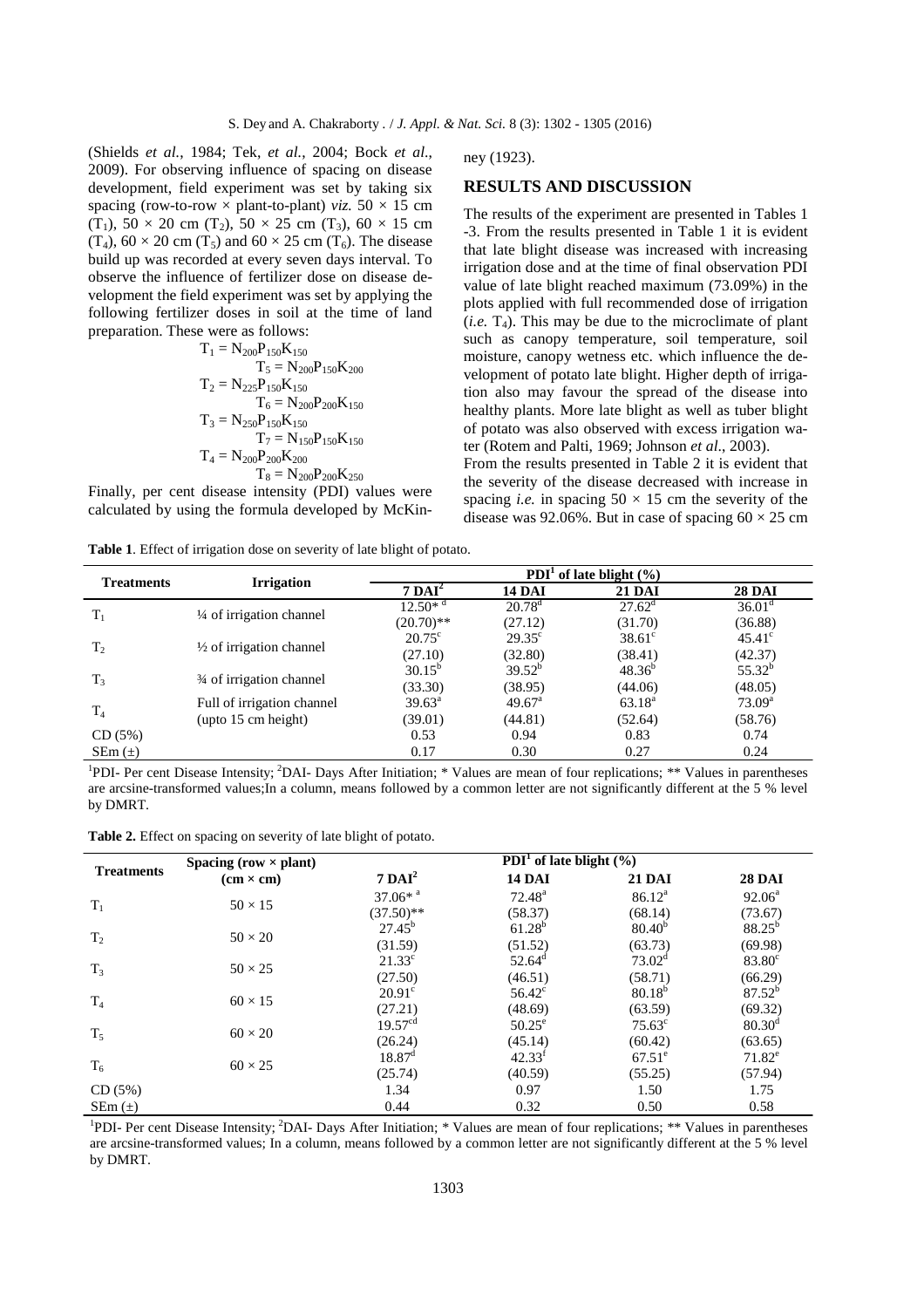|         |  | <b>Table 3.</b> Effect on fertilizer dose on severity of late blight of |  |
|---------|--|-------------------------------------------------------------------------|--|
| potato. |  |                                                                         |  |

|                | <b>Fertilizer dose</b>  |                                               |                    |
|----------------|-------------------------|-----------------------------------------------|--------------------|
| Treat-         |                         | <b>PDI</b> <sup>1</sup> of late blight $(\%)$ |                    |
| ments          | $(Kg ha-1)$             | $7 \text{ DAI}^2$                             | <b>14 DAI</b>      |
| $T_{1}$        | $N_{200}P_{150}K_{150}$ | $26.54*$ <sup>a</sup>                         | $37.43^{b}$        |
|                |                         | $(31.01)$ **                                  | (37.72)            |
| T <sub>2</sub> | $N_{225}P_{150}K_{150}$ | $27.28^{a}$                                   | $40.18^{\rm a}$    |
|                |                         | (31.48)                                       | (39.33)            |
| $T_{3}$        |                         | $27.96^{\circ}$                               | 41.87 <sup>a</sup> |
|                | $N_{250}P_{150}K_{150}$ | (31.91)                                       | (40.32)            |
|                | $N_{200}P_{200}K_{200}$ | 17.99 <sup>c</sup>                            | $29.73^{\circ}$    |
| $T_{4}$        |                         | (25.08)                                       | (33.04)            |
|                |                         | $18.52^{\circ}$                               | $30.72^{\circ}$    |
| $T_{5}$        | $N_{200}P_{150}K_{200}$ | (25.47)                                       | (33.66)            |
|                |                         | 24.07 <sup>b</sup>                            | $31.36^{\circ}$    |
| $T_{6}$        | $N_{200}P_{200}K_{150}$ | (29.38)                                       | (34.05)            |
| $T_7$          | $N_{150}P_{150}K_{150}$ | $25.78^{ab}$                                  | $36.11^{b}$        |
|                |                         | (30.51)                                       | (36.93)            |
|                | $N_{200}P_{200}K_{250}$ | $17.78^{\circ}$                               | 26.52 <sup>d</sup> |
| $T_{8}$        |                         | (24.93)                                       | (30.99)            |
| CD (5%)        |                         | 1.31                                          | 1.20               |
| $SEm (\pm)$    |                         | 0.45                                          | 0.41               |

<sup>1</sup>PDI- Per cent Disease Intensity; <sup>2</sup>DAI- Days After Initiation; \* Values are mean of four replications; \*\* Values in parentheses are arcsine-transformed values.; In a column, means followed by a common letter are not significantly different at the 5 % level by DMRT.

the severity of the disease was only 71.82% and in case of spacing ranged from  $15 \times 20$  cm to  $60 \times 20$  cm the severity of the disease reduced gradually *i.e.* 88.25%, 83.80%, 87.52% and 80.30% respectively. Here also the microclimate inside the crop canopy had a marked effect on severity of the disease. The dense population also may favour the spread of the disease.

From the results presented in Table 3 it is evident that phosphorus (P) and potassium (K) had a marked effect on severity of potato late blight *i.e.* in fertilizer dose  $N_{200}P_{200}K_{250}$  (T<sub>8</sub>) only 26.52% of blight severity was observed 14 days after first appearance of the disease. This was followed by the fertilizer dose  $N_{200}P_{200}K_{200}$  $(T_4)$ ,  $N_{200}P_{150}K_{200}$   $(T_5)$  and  $N_{200}P_{200}K_{150}$   $(T_6)$  where 29.73%, 30.72% and 31.36% of late blight was observed respectively. But in case of fertilizer dose with higher proportion of nitrogen (N) the severity of late blight increased to a great extent *i.e.* in fertilizer dose  $N_{250}P_{150}K_{150}$  (T<sub>3</sub>) it was 41.87% and this was followed byN<sub>225</sub>P<sub>150</sub>K<sub>150</sub> (T<sub>2</sub>), N<sub>200</sub>P<sub>150</sub>K<sub>150</sub> (T<sub>1</sub>) and N<sub>150</sub>P<sub>150</sub>K<sub>150</sub>  $(T_7)$  where 40.18%, 37.43% and 36.11% of late blight was observed respectively. These findings are in line with Awan and Struchtemeyer (1957) who observed that increased P and K concentrations tend to lower late blight. Similarly, Rotem and Sari (1983), Carnegie and Colhoun (1983) and Phukan (1993) also observed the same findings that increased nitrogen level had the favourable influence on severity of late blight of potato. Reichbuch *et al*. (1977) and Sawicka (1993) also found higher infection with increased nitrogen fertilization.

nitrogenous fertilization on the disease development. The direct effect results in susceptibility at the plant tissue level. Indirect effects of increased fertilization on late blight cause changing in canopy size. It may affect microclimate and which ultimately affect late blight, because, *Phytophthora infestans* is highly sensitive to temperature and humidity, especially humidity (Sharma, 2000; Basu and Maiti, 2007).

#### **Conclusion**

From the above study it may be concluded that higher depth of irrigation and dense plant population should be avoided to manage late blight of potato by cultural means. On the other hand application of higher doses of phosphorus and potassium fertilizer also lower the disease rate whereas higher dose of nitrogenous fertilize promote the disease.

### **REFERENCES**

- Anonymous (2015). Vision 2050. Central Potato Research Institute, Shimla. pp. 2.
- Awan, A.B. and Struchtemeyer, R.A. (1957). The effect of fertilization on the susceptibility of potatoes to late blight. *Am. Potato J.* 34: 315–319.
- Basu, A. and Maiti, M.K. (2007). Epidemiological study on late blight disease of potato caused by Phytophthora infestans in West Bengal. J. Mycopathol. Res. 45(1): 90-93.
- Bock, C.H., Gottwald, T.R., Parker, P.E., Cook, A.Z., Ferrandino, F., Parnell, S. and van den Bosch, F. (2009). The Horsfall-Barratt scale and severity estimates of citrus canker. *Eur. J. Plant Pathol.* 125: 23–38.
- Carnegie, S.F. and Colhoun, J. (1983). Effects of plant nutrition on susceptibility of potato leaves to *Phytophthora infestans*. *Phytopathologische Zeitschrift*. 108: 242–250.
- Collins, W.W. (2000). The global initiative on late blightalliance for the future. Potato Global Research and Development Vol I. Indian Potato Association, CPRI, Shimla, India, pp. 513-524.
- Haverkort, A.J., Struik, P.C., Visser, R.G.F. and Jacobsen, E. (2009). Applied biotechnology to combat late blight in potato caused by *Phytophthora infestans*. *Potato Res*. 52: 249-264.
- Horsfall, J.G. and Barratt, R.W. (1945). An improved grading system for measuring plant diseases. *Phytopathol.*   $35.655$
- Johnson, D.A., Martin, M. and Cummings, T.F. (2003). Effect of chemical defoliation, irrigation water, distance from the pivot on late blight tuber rot in center-pivot irrigated potatoes in the Columbia basin. *Plant Dis*. 87: 977-982.
- McKinney, H.H. (1923). Influence of soil temperature and moisture on infection of wheat seedling by *Helminthosporium sativum*. *J. Agric. Res.* 26: 195–217.
- Miller, J., Nolte, P., Olsen, N., Miller, T., Bohl, B. and Thornton, M. (2006). Late blight management action plan for potatoes. University of Idaho Extension, Idaho Agricultural Experiment Station, pp. 1-11.
- Perez, W. and Forbes, G. (2010). Technical Manual: Potato late blight. International Potato Center (CIP), pp. 1-36.
- Phukan, S.N. (1993). Effect of plant nutrition on the incidence of late blight disease of potato in relation to plant

There are a number of direct and indirect effects of